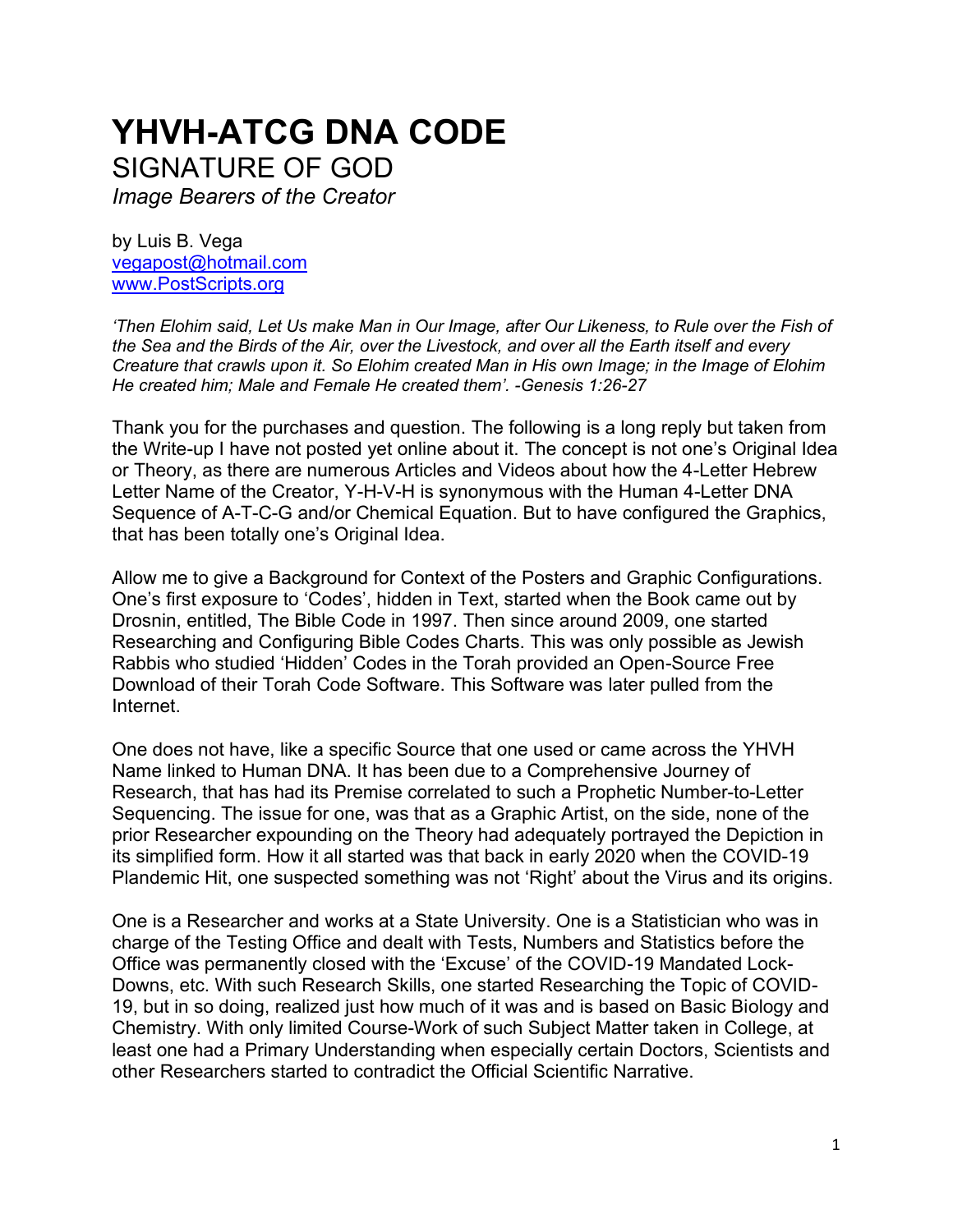#### **Code Correlations**

What were those Contradictions? It was that the COVID-19 was Made-Made, Bio-Engineered. That the Injection would not be a 'Vaccine'. And that it was a New Technology and Experimental. And that it would change the DNA of Humans, among many other Dangerous Effects, etc. In fact, the Chief Medical Officer of Pfizer bragged about it a few Years prior. He stated in a TED Talk of how their New mRNA 'Vaccine' would essentially be Designed to exactly do that, change the DNA in Humans.

They called it the 'Software of Life'. With such New mRNA Technology, now that the Human DNA is Numerically Sequenced, it is Digitized and can be Encoded, to be 'Re-Engineered', as simple as a Computer Program, etc. The following are a few Research Papers, including the Swedish Study that prove, Scientifically, that mRNA does 'Transcribe' into the DNA of Human Cells.

*Intracellular Reverse Transcription of Pfizer BioNTech COVID-19 mRNA Vaccine BNT162b2 In Vitro in Human Liver Cell Line <https://www.mdpi.com/1467-3045/44/3/73/htm?s=09>*

*Pfizer mRNA vaccine goes into liver and changes into DNA, Swedish study finds [https://en.protothema.gr/pfizer-mrna-vaccine-goes-into-liver-and-changes-into-dna-swedish](https://en.protothema.gr/pfizer-mrna-vaccine-goes-into-liver-and-changes-into-dna-swedish-study-finds/)[study-finds/](https://en.protothema.gr/pfizer-mrna-vaccine-goes-into-liver-and-changes-into-dna-swedish-study-finds/)*

*Translation: DNA to mRNA to Protein <https://www.nature.com/scitable/topicpage/translation-dna-to-mrna-to-protein-393/>*

*Development of mRNA Vaccines: Scientific and Regulatory Issues <https://pubmed.ncbi.nlm.nih.gov/33498787/>*

#### *Messenger RNA (mRNA)*

*<https://www.genome.gov/genetics-glossary/messenger-rna>*

Of course, the Paid Fact Checkers deny the Science. But back to the Name YHVH to DNA and Chemical Compound correlations. My Research Journey has gone on since 2020 and in that time, one has published 6 Books on COVID-19 and how it is not what is being Broadcasted. What is at the core of the issue is the New mRNA type of Injections. They have never been Tested on Humans in a Formal Clinical Setting. The present ones have stopped for the Pfizer Shots. Their Preliminary 3-Year Study Trials are supposed to be released soon.

The Release Time is scheduled for some time in late 2022 and/or early 2023, as to the Effects of such Shots. But as it has come to light, from Pfizer Leaked Documents, there is a Cover-Up of how disastrous the mRNA Injections are Wreaking Havoc on Humans. And the Media, Politicians, the WHO, CDC, NIH in the USA and other Nations have been and are being Complacent in this 'COVID' Catastrophe. This is where it does cross over into the 'Conspiratorial' Territory to some even now, but only because what was warned about by the Scientists and Doctors has all come True.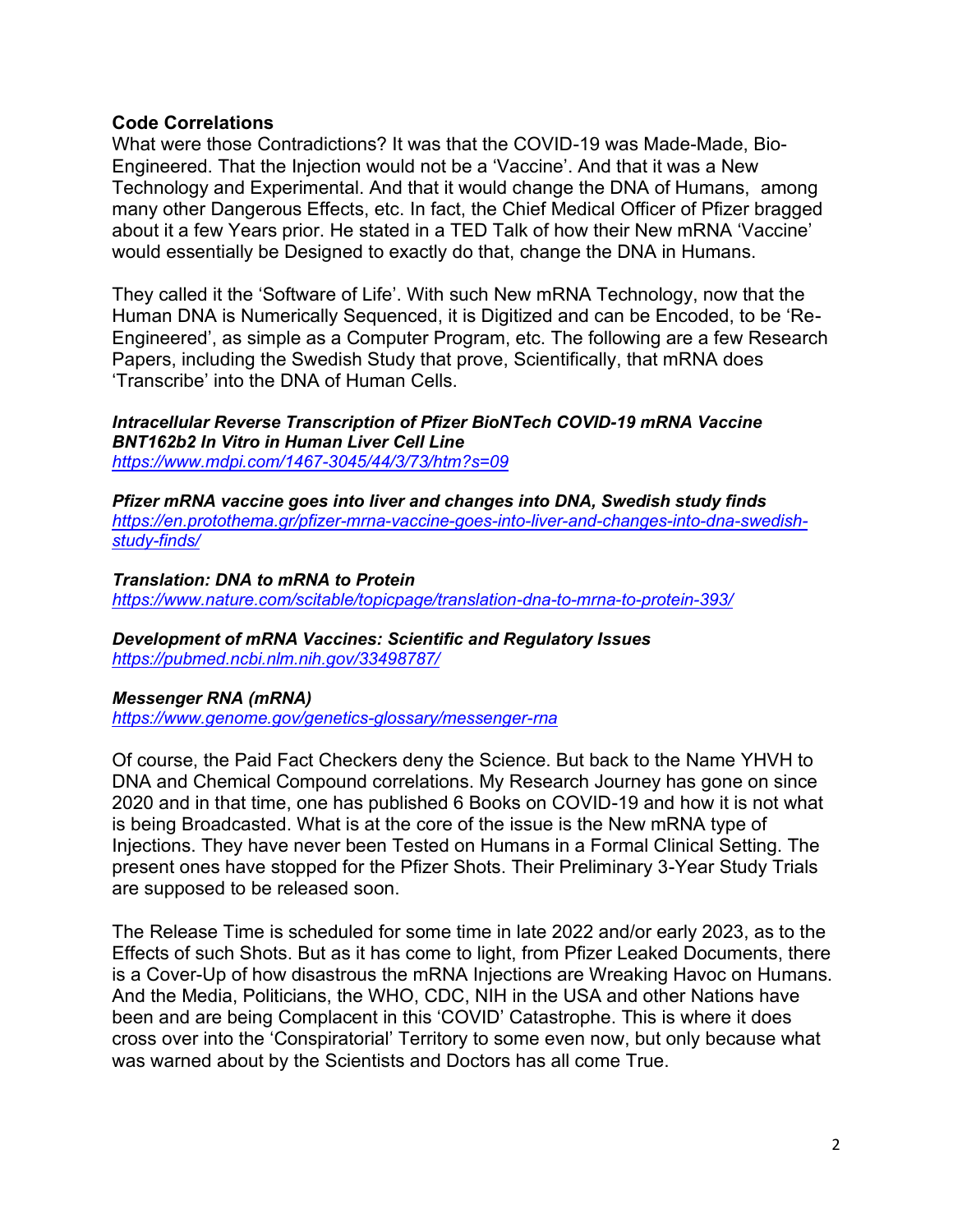#### **Image Bearers**

So, in the course of doing the Research on COVID-19, one has had to read a lot of the Scientific Papers. One has had to re-learn the Basics of Biology and Chemistry, which is easy to do with either Books or online Video Teachings. Some are very good. Back to the mRNA type of New Technology. What became central to the Issue and Topic of mRNA when it does change the Human DNA. Why is this such a Concern. It is because the Human DNA Code is what makes Humans distinct from other Beings created on Earth. And that according to the Bible, Human Beings are the 'Image Bearers' of the **Creator** 

No other Being in the Created Universe of all that exists has been fashioned this way. And the Point? Humanity has Enemies. And the Aim is to 'Deface' and Change this 'Image and Likeness that is fashioned after the very Signature of the Creator that is infused in every Living Cell of the Human Body. This is what is at stake. And? If the Image and Likeness is changed at the Molecular Level, with the DNA and there is enough Change to 'Erase' or Reprogram the DNA, then Humans will cease to be Humans. And?

Linking the Topic to a Theological Construct, people that will have their DNA changed so much that they are no longer Humans will cease to be Redeemable. Why? It was Jesus, GOD the Son, who took on a Body of Flesh, Genetically a Human, 100% but still being 100% GOD for the sole purpose of Redeeming the Fallen Race of Adam and Eve. It was they that 'Sinned' by being Disobedient to the Commands of YHVH and in so doing, Death entered the Spiritual State of Being, and that had also a Physical Manifestation called 'Aging' or Dying.

This is when the DNA changed, as before the Fall, the Human Body was not designed to 'Die', etc. Thus, the need to have a 100% Human Substitution to pay or cover for the Sin and Redeem back Humanity to YHVH. That is why the Teachings of Paul reveal that in the last Part of the Entire Redemptive Work of Jesus on Cross, a New Body will be given at the point of the Resurrection and Rapture event.

For those that Believe and are Followers of Jesus, one will eventually have a 'Glorified' Body like Jesus has now after His Resurrecting. It is a Promise. So, these New mRNA Shot Types do or will change the DNA in Humans. At first, the claim that the mRNA would or could Reverse 'Transcribe' from the RNA to the DNA of a Human Cell was dismissed adamantly as 'Conspiracy' and Ludacris. Doctors and Scientists who spokeup, based on prior Peer Reviewed Papers were laughed at and discredited.

Their YouTube, Twitter and other Social Media Platforms were banned. Such has been the case with 1 of the Inventors of the mRNA type of New Technology, Dr. Robert Malone. He has gone Public in warning not to take the mRNA Shots, especially for Children, etc. Then there is Dr. Zelenko, Dr. Tenpenny, Dr. Madej, who have come to the same Conclusions independently of each other, etc. Thus, in one's case, the Evidence for the DNA correspondence of the 4 Letter Sequence of A-T-C-G to Y-H-V-H came from the Cumulative Research done in how, at the core of the Issue is the DNA.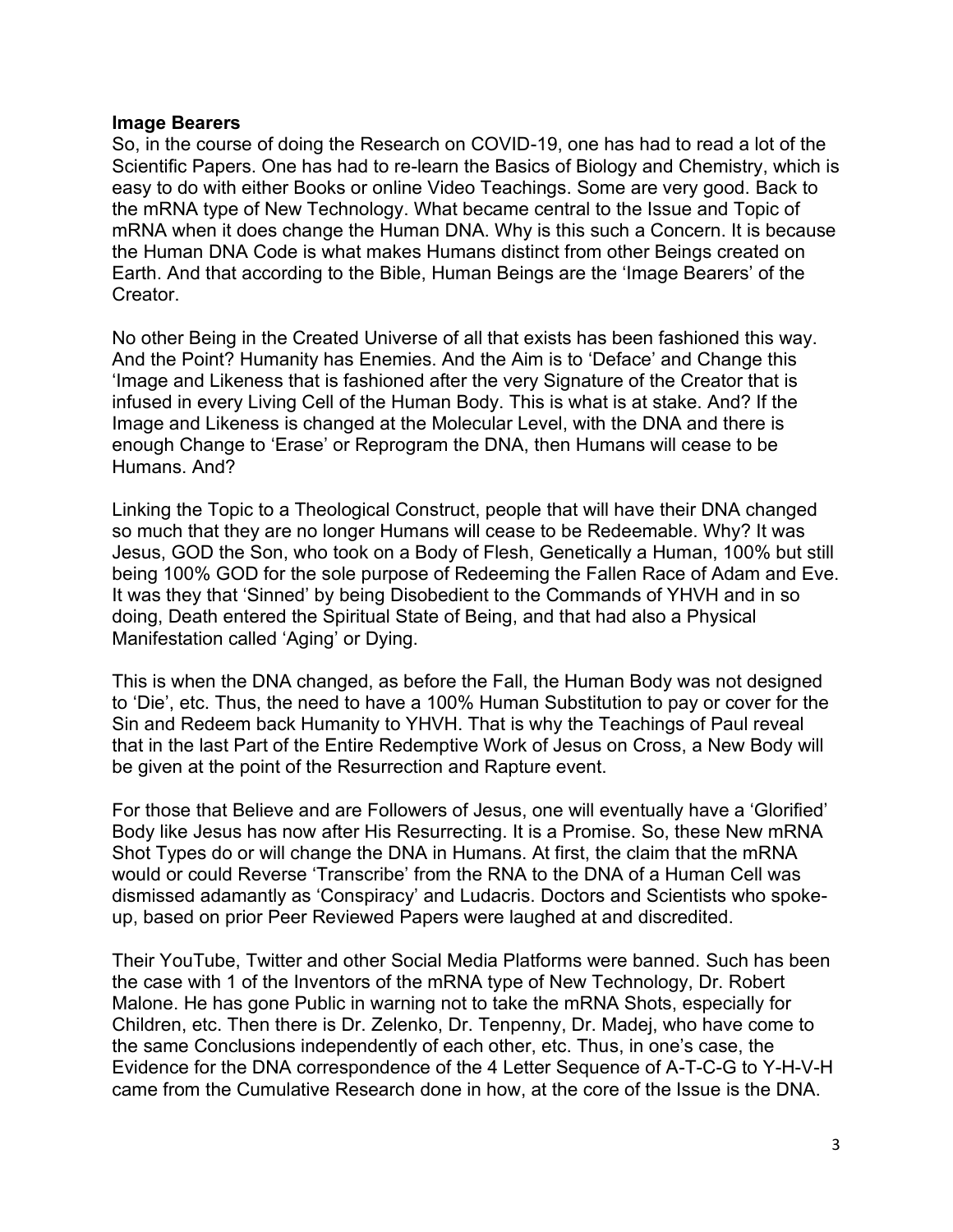## **Cracking the Code**

And thus, one had to re-learn the Basics about DNA. With that in mind, the various Biology Basic Text Book Explanations of DNA was simple enough to understand. This was also based on how the Human Genome Project, led by NIH Scientist and Doctor, Dr. Francis Collins 'Cracked the Code' in Sequencing the entire DNA of not only Humans, but of a few Animals as well. The Project essentially 'Digitized' the Human DNA Sequence of the A-T-C-G that are the basic 'Building Blocks' of what constitutes the 'Code' of Human DNA.

## **GOD'S SIGNATURE**

IN EVERY CELL OF THE HUMAN BODY *DNA: Deoxyribo Nucleic Acid*

4 Nuclide Acids bind the DNA Helixes together by Sulfuric Bridges in the sequence of

## **A-T-C-G**

EVERY 10, 5, 6, 5 ACIDS

10 5 6 5 10

**HEBRAIC NUMERIC MEANING**

## 10 5 6 5 **Y-H-V-H**

**The Bridge, Bond, Glue that keeps the Human DNA Sequence together.**

## **COLOSSIANS 1:16-17**

For in Him [JESUS] all things were created, things in Heaven and on Earth, visible and invisible, whether Thrones or Dominions or Rulers or Authorities. All things were created through Him and for Him. He is before all things, and in Him

ALL THINGS HOLD TOGETHER.

For example, the following is a video of a Lecture Presentation of the subject of DNA and how it relates and Conflagrates Science with Faith, according to Collins. Around the 9 Minute Marker, he goes into how the DNA is now 'Digitized' based on the 4-Letter Sequence of A-T-C-G. Here is an Excerpt from the Lecture. According to Collins, DNA can be described as the following with emphasis added.

*The Veritas Forum: The Language of God (Francis Collins) UC Berkeley Events <https://www.youtube.com/watch?v=DjJAWuzno9Y>*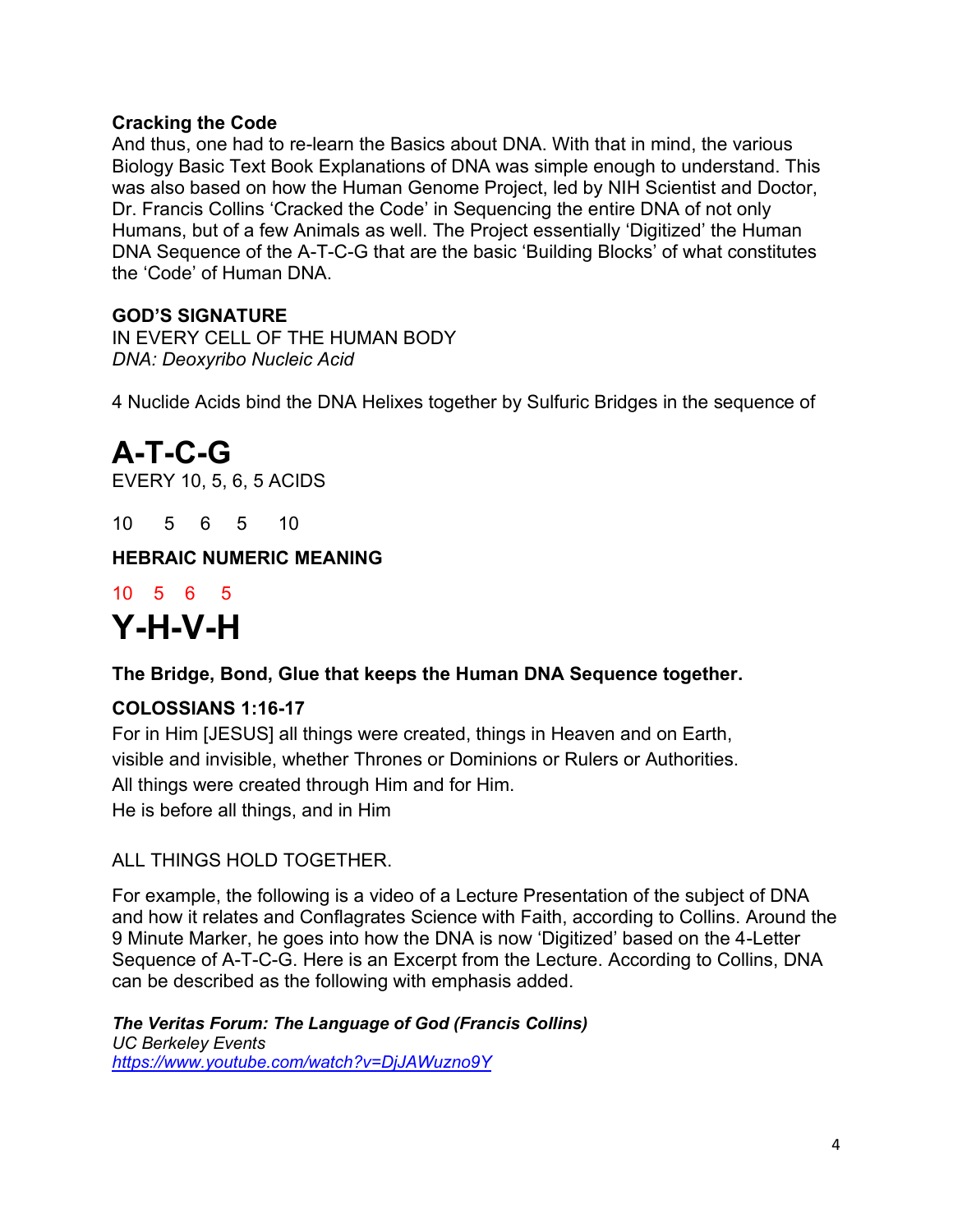*'DNA is a marvelous Information Molecule of all Living Things. You can think of DNA as an Instruction Book and you would be pretty close to right. It is a pretty Good Metaphor. It is a Book that is written in a 'Funny Language'. It has only 4-Letters in its Alphabet: A C G and T. Which are actually Chemical Bases that reside in this Double Helix. And that is the Order of those Letters that determine the Instructions that a particular DNA Molecule carries.*

*And all of the DNA of an Organism is called the Genome of that Organism. And we have 1 of those. Our Genome is about 3.1 Billion Letters in length. And we now have all of that Information. And you can go back to a place where you usually live and see what you can learn by pulling it up, on the web and beginning to sift through it. Because that is the Process we are in right now. 3.1 Billion Letters is a lot of Information but it is a Bounded Set of Information.* 

*And that is actually kind of an interesting concept. That the Information necessary to take all of us from what we once were, a single cell and form this amazingly complicated Organism is a Bounded Set of 3.1 Billion Letters of DNA Code. Now that is still a lot of Information If we decided tonight, we were going to read the Human Genome, because it is such an exciting thing to do, I could maybe ask People to take turns. So that nobody got too tired. And we would sort of keep going. At the pace: A-C-G-T-T-G-C-A-C-A-T…about like that.*

*And we all agreed we would stay here until we were done right? Well, it would be a bit of a long read. Because 7 Days a Week, 24 Hours a Day, we would be here for 31 Years. That is, and that Information you have inside each Cell of your Body. Is that not an amazing thing to contemplate. And every time the Cell Divides, you got to Copy the whole thing…'* 

What Dr. Collins and his Team of Researchers did was to assign a Number to the Letters of the entire Human Genome and thus have a 'Code'. Now, thanks to Computer and New Bio-Engineering Technologies, Humans can now input into a Computer this entire Code. And? One can essentially become 'GOD' now as the Sequence can be changed, altered, re-arranged, etc. And some portions of the Human DNA can be taken out or a 'Code' or Gene can be put in.

The Theory or Thesis behind this work is that with such Knowledge and Understanding, Human Diseases like Breast Cancer, Diabetes or Birth Defects and the like could be eliminated, even before a Human is to be Born. The Dark Side of this mRNA type to Science is that now, Humans have become 'God'. How so? It is in that they can Custom-Tailor a Super Race, a Soldier Race that could make a Human, Faster, Stronger, Heal Rapidly, See Farther or at Night, etc. Then, the possibilities would be endless as Non-Human DNA could be interjected into the Human Genome to make Chimeras or Human Hybrids.

The Chinese, Russian and Americans have Secret Super Soldier Programs that are 'Black Budget' for this very Reason. It is rather intriguing that in one's Research into this New mRNA Type of Technology, the various Big-Pharma Corporation have been in Close Association with DARPA, and to this end, they seek to Transform Humanity or to Reset it to go along with the New Globalist Reset Agenda. A New Humanity for a New World Order, etc. The aim? It is to Digitize the Human Body. It is to interface 'Machine with Mankind'.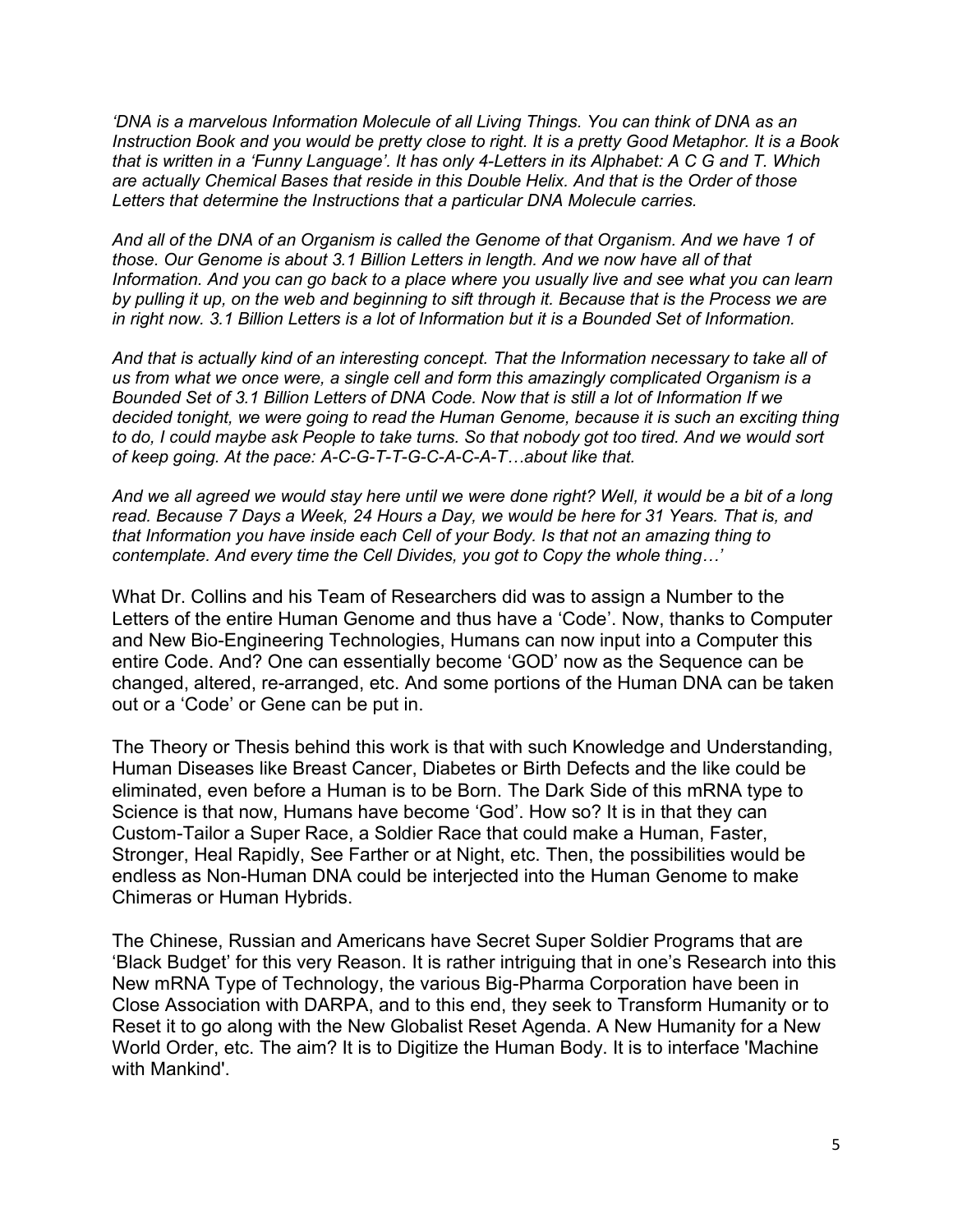#### **Defacing the DNA**

It is through the mRNA that the Body is Magnetized with Nano-Bot Technology for such a purpose to ultimately Control from within the Body. This is why there are countless People dying from this rejection of the Body. But ultimately, according to the Bible, the end result will be to funnel all of Humanity to take the Mark of the Beast.

Now as to the YHVH Codes. If one reads one's Research, Articles and Books, one will realize that one is into Biblical Eschatology. And this topic deals with Prophetic Patterns, Sacred Numbers, Bible Codes as mentioned, etc. Thus, in studying Numerology, one is well versed in the Association of how DNA, that is now Numerically Sequenced can be associated with Numbers and/or Chemical Compounds even.

And Numbers have Meaning in Biblical Terms. In studying Bible Codes for example, there is what is called a Letter Distance Sequence. One source that one wrote-up about Numerical Associates to Words found in the Bible can be read from an Excerpt of one's Book on 'Hidden Codes found in the Bible. The Reader is welcomed to download it for free and explore the Topic of YHVH's Hidden Language within a Language, etc.

#### *Bible Codexes Revelations: Page 27*

*[https://onedrive.live.com/?cid=F18D5BF95B5644F2&id=F18D5BF95B5644F2%21267&parId=F](https://onedrive.live.com/?cid=F18D5BF95B5644F2&id=F18D5BF95B5644F2%21267&parId=F18D5BF95B5644F2%216153&o=OneUp) [18D5BF95B5644F2%216153&o=OneUp](https://onedrive.live.com/?cid=F18D5BF95B5644F2&id=F18D5BF95B5644F2%21267&parId=F18D5BF95B5644F2%216153&o=OneUp)*

To reiterate, the above Information has been one's own Research, independent of what has been or had already been discovered by others. There does appear to be a Correlation between the Sacred Hebrew Name of the Creator, Y-H-V-H to the DNA Numerical Sequence of A-C-T-G and Chemical Compounds. Upon an Internet Search, the following Sites are good sources that confirm, basically the same Outcome. The earliest Article one could find is from 2014. What one has done, is just to Visualize and Depict the Correlation in a Diagram Format, that most, if not all prior Researcher had not done.

**Main Sources** <https://www.fivedoves.com/letters/apr2021/luisv44-2.htm> Wikipedia.com

**Articles** 

\_\_\_\_\_\_\_\_\_\_\_\_\_\_\_\_\_\_\_

**YHVH in our DNA** <https://ministermartyr.wordpress.com/2021/04/20/yhvh-in-our-dna>

**Hidden Name of The Creator in Your DNA** <https://www.greatgenius.com/hidden-name-of-creator-in-your-dna>